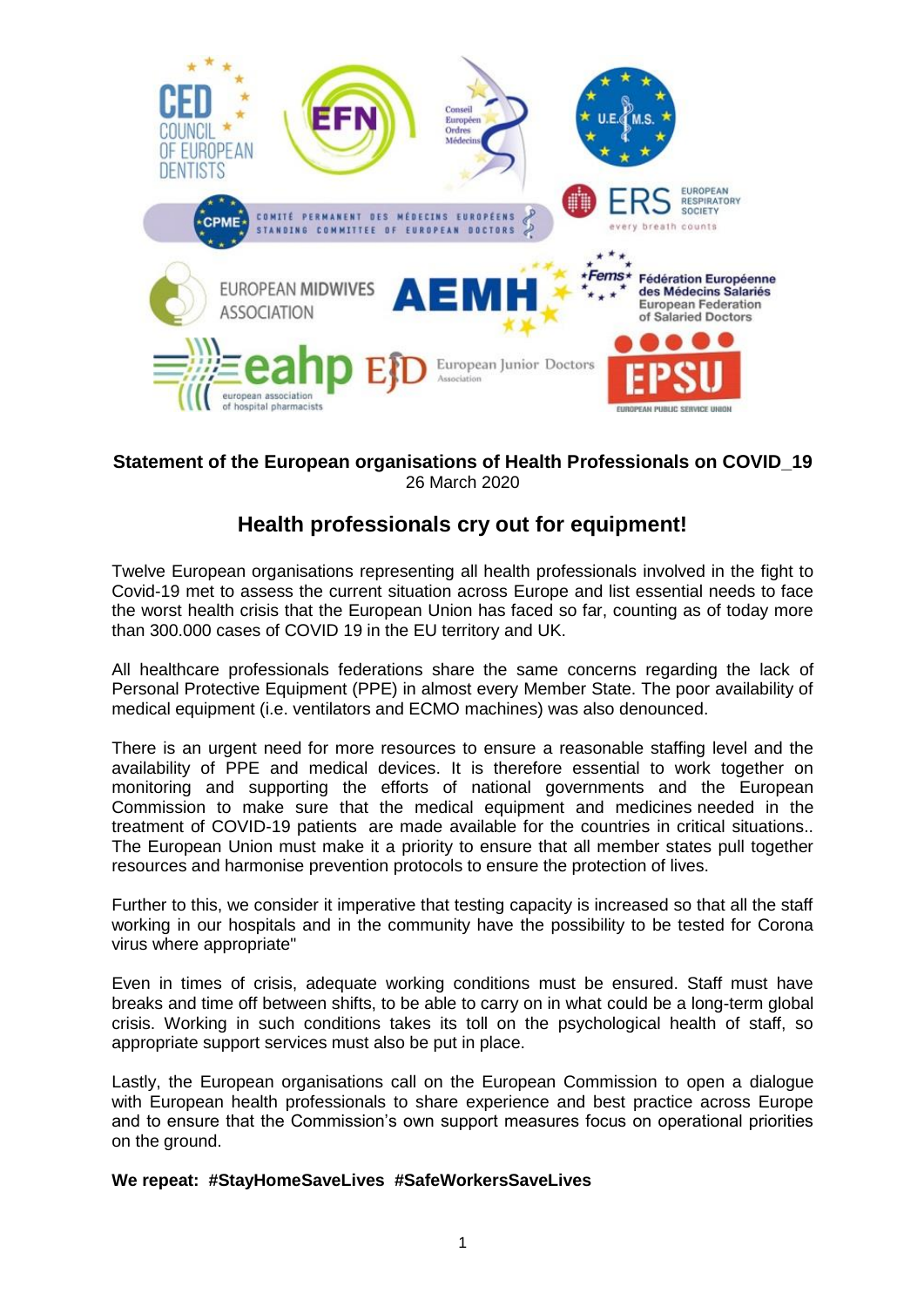## Signed by:

## *Dr Erich-Theo Merholz, AEMH President*

The European Association for Senior Hospital Physicians (AEMH) provides a European platform for hospital physicians, which develops and maintains a spirit of cooperation and communication among its national member delegations, improving the understanding of the different health systems. It encourages the exchange of ideas and experiences and promotes discussion among doctors, patients and politicians with the major objective of promoting health and improving patient safety.

## *Dr. Marco Landi, President of CED*

The Council of European Dentists (CED) is a European not-for-profit association representing over 340,000 dental practitioners across Europe through 33 national dental associations and chambers in 31 European countries. Established in 1961 to advise the European Commission on matters relating to the dental profession, the CED aims to promote high standards on oral healthcare and dentistry with effective patient-safety centred professional practice, and to contribute to safeguarding the protection of public health. The CED is registered in the Transparency Register with the ID number 4885579968-84.

### *Dr. José SANTOS on behalf of CEOM. Thierry Troosters, President European Council of Medical Orders – CEOM*

The purpose of the CEOM is to promote within the European Union and the European Free Trade Association the practice of high-quality medicine respectful of patients' needs. CEOM brings together the Medical Councils and the independent medical regulatory authorities of European Union Member States and the European Free Trade Association responsible for either, ethics and professional conduct, registration or licensing procedures, disciplinary matters regarding physicians, recognition of qualifications and levels of specialty, authorization to practice and setting of professional standards. CEOM is the leader medical organization in Europe addressing the issue of violence in healthcare settings.

## *Prof. Dr Frank Ulrich Montgomery,, CPME President*

The Standing Committee of European Doctors (CPME) represents national medical associations across Europe. We are committed to contributing the medical profession's point of view to EU institutions and European policy-making through proactive cooperation on a wide range of health and healthcare related issues.

We believe the best possible quality of health and access to healthcare should be a reality for everyone.

We see the patient-doctor relationship as fundamental in achieving these objectives.

We are committed to interdisciplinary cooperation among doctors and with other health professions.

We strongly advocate a 'health in all policies' approach to encourage cross-sectorial awareness for and action on the determinants of health.

#### *Petr Horák on behalf of the European Association of Hospital Pharmacists (EAHP).*

The European Association of Hospital Pharmacists (EAHP) is a not-for-profit organisation that defends the interests of more than 23.300 European hospital pharmacists from its 35 member organisations. EAHP works to develop knowledge on hospital pharmacy to ease the improvement of care and outcomes for patients in the hospital setting. The Association achieves this through science, practice, research, education, as well as sharing best-practice and responsibility with other healthcare professionals. More information about EAHP is available [here.](http://www.eahp.eu/about-us/who-we-are)

#### *Paul De Raeve, EFN Secretary General*

The European Federation of Nurses Associations (EFN) was established in 1971. The EFN represents over 36 National Nurses Associations and its work has an effect on the daily work of 3 million nurses throughout the European Union and 6 million in Europe. The EFN is the